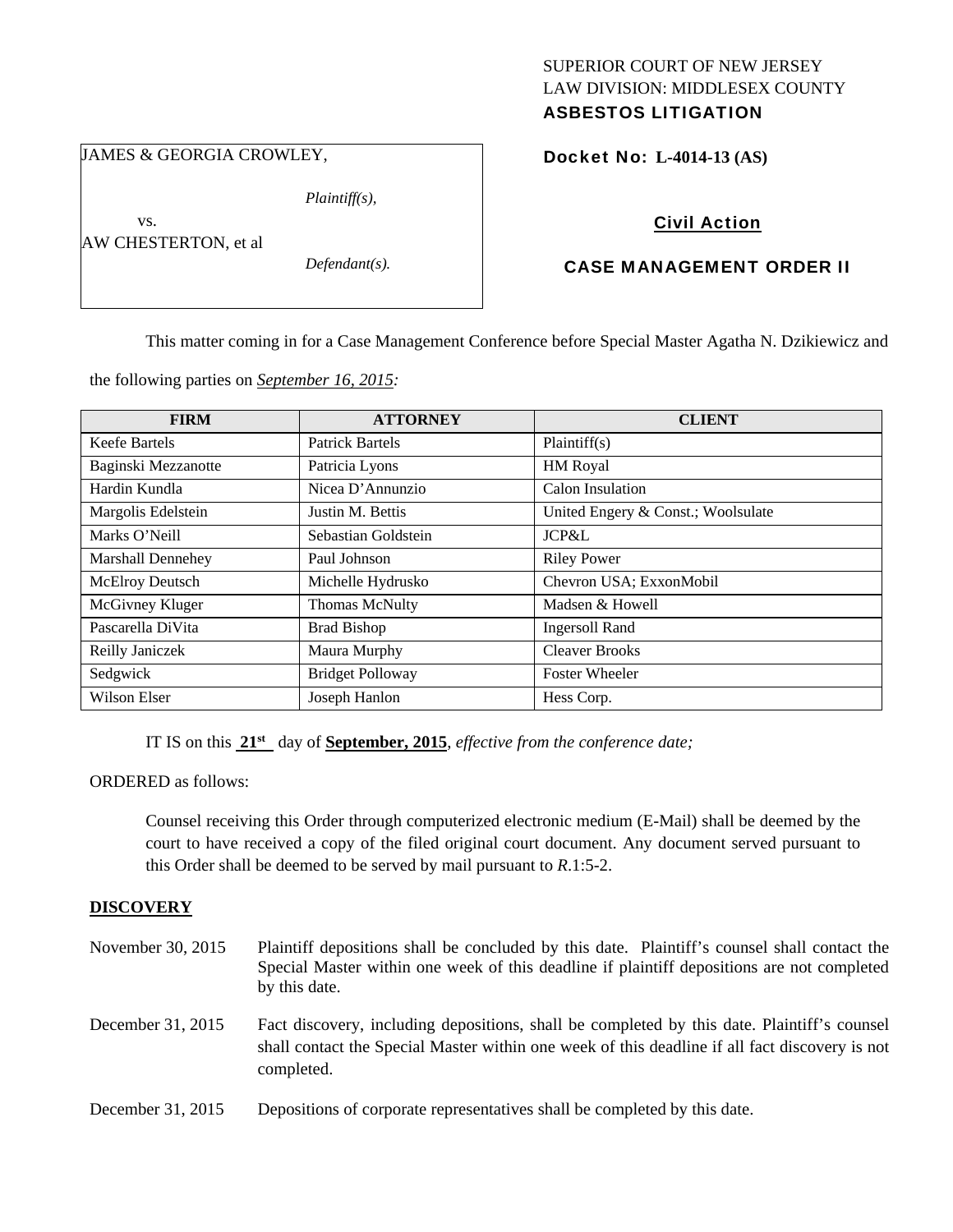#### **EARLY SETTLEMENT**

September 30, 2015 Settlement demands shall be served on all counsel and the Special Master by this date.

December 16, 2015 @ 10:00am Early settlement conference. All defense counsel shall appear with authority to negotiate settlement and have a representative authorized to negotiate settlement available by phone. Any request to be excused from the settlement conference shall be made to the Special Master no later than 4:00pm of the day prior to the conference.

#### **SUMMARY JUDGMENT MOTION PRACTICE**

- January 8, 2016 Plaintiff's counsel shall advise, in writing, of intent not to oppose motions by this date.
- January 22, 2016 Summary judgment motions shall be filed no later than this date.
- February 19, 2016 Last return date for summary judgment motions.

#### **MEDICAL DEFENSE**

- October 2, 2015 Defendants shall forward medical authorizations to plaintiff's counsel by this date.
- October 16, 2015 Plaintiff shall serve executed medical authorizations by this date.
- January 29, 2016 Plaintiff shall serve medical expert reports by this date.
- January 29, 2016 Upon request by defense counsel, plaintiff is to arrange for the transfer of pathology specimens and x-rays, if any, by this date.
- March 25, 2016 Defendants shall identify its medical experts and serve medical reports, if any, by this date. **In addition, defendants shall notify plaintiff's counsel (as well as all counsel of record) of a joinder in an expert medical defense by this date.**

#### **LIABILITY EXPERT REPORTS**

- March 18, 2016 Plaintiff shall identify its liability experts and serve liability expert reports or a certified expert statement by this date or waive any opportunity to rely on liability expert testimony.
- April 22, 2016 Defendants shall identify its liability experts and serve liability expert reports, if any, by this date or waive any opportunity to rely on liability expert testimony.

#### **EXPERT DEPOSITIONS**

May 13, 2016 Expert depositions shall be completed by this date. To the extent that plaintiff and defendant generic experts have been deposed before, the parties seeking that deposition in this case must file an application before the Special Master and demonstrate the necessity for that deposition. To the extent possible, documents requested in a deposition notice directed to an expert shall be produced three days in advance of the expert deposition. The expert shall not be required to produce documents that are readily accessible in the public domain.

\_\_\_\_\_\_\_\_\_\_\_\_\_\_\_\_\_\_\_\_\_\_\_\_\_\_\_\_\_\_\_\_\_\_\_\_\_\_\_\_\_\_\_\_\_\_\_\_\_\_\_\_\_\_\_\_\_\_\_\_\_\_\_\_\_\_\_\_\_\_\_\_\_\_\_\_\_\_\_\_\_\_\_\_\_\_\_\_\_\_\_\_\_\_\_\_\_\_\_\_\_\_\_\_\_\_\_\_\_\_